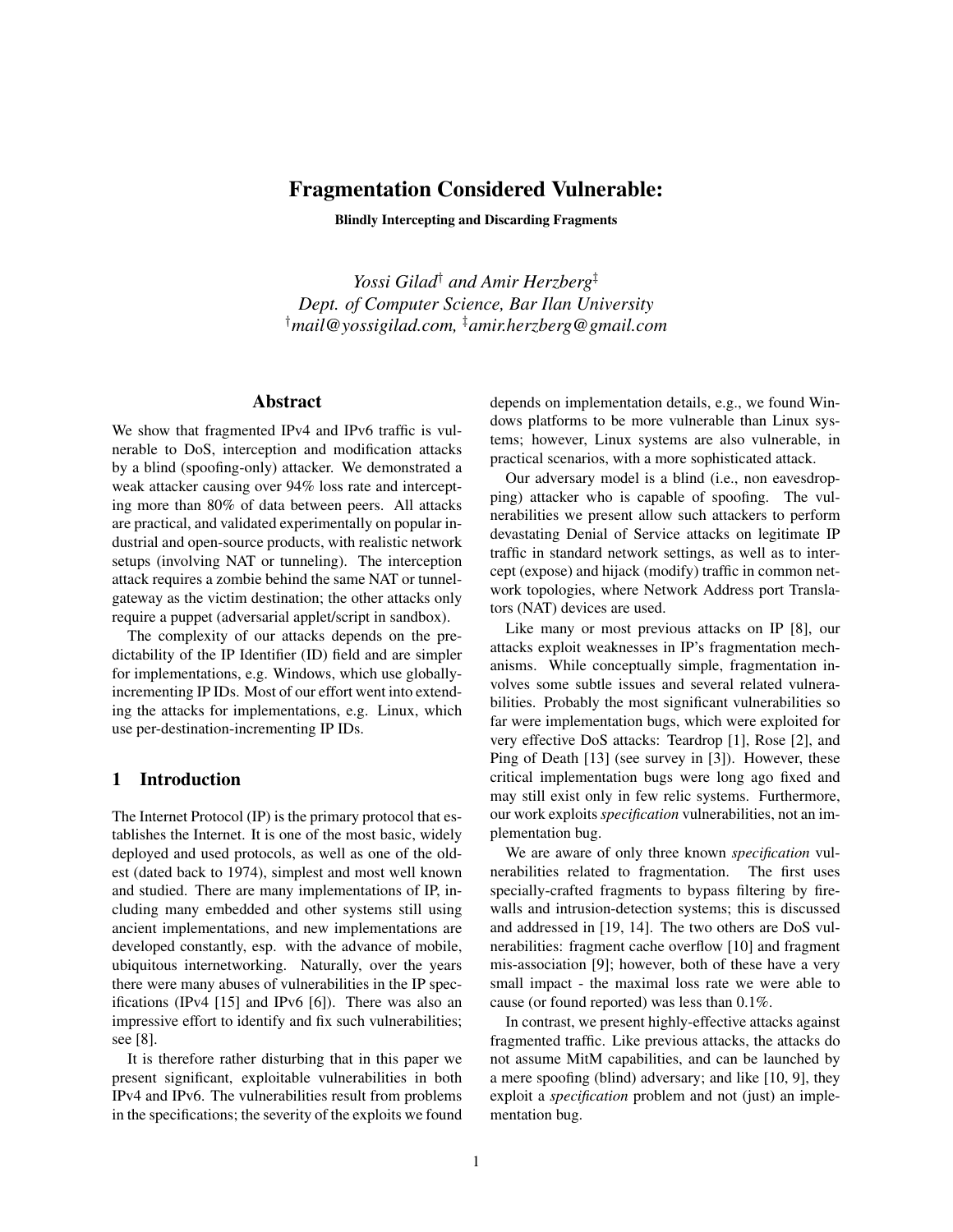Our attacks are based on predicting the IP-ID value used in packets between the victim source and destination, and then exploiting the predicted IP-ID to cause packet loss, interception or modification (for fragmented packets); Zalewski's note [18] provided an early hint of this attack vector. Indeed, once we can predict the IP-ID, it is easy to cause fragment loss: the attacker sends one tiny spoofed fragment with the expected IP-ID (and the victim source and destination addresses). Once the legitimate fragments arrive, the attacker's fragment will match some of them, resulting in wrong reassembly and packet loss. Modification (of only part of the packet) works similarly, except that the attacker has to carefully construct his fragment so that its content will replace the desired parts of the original payload. In certain (common) scenarios, interception is also easy: when the attacker controls a zombie machine behind the same Network Address Translator (NAT) as the destination, as illustrated in Figure 1, he can intercept a packet by changing the destination port specified in the first fragment. Details of these attacks are in Section 2.



Figure 1: One scenario where obtaining the IP-ID is 'easy'. Alice uses one (per destination) identifier for all hosts behind the NAT. Zombie observes a packet he receives from Alice and obtains the current per-destination identifier that Alice also uses for Bob. Mal is a blind adversary that controls Zombie.

The main remaining challenge is prediction of the IP-ID value. In the popular family of Windows<sup>®</sup> operating systems, this is not much of a challenge. These systems use a *single, global IP-ID counter* for all destinations, so the attacker can simply predict the IP-ID of a sender by receiving any packet from him (including common responses such as ICMP echo/error or TCP RST/SYN-ACK). Hence, these systems are vulnerable to loss, interception and modification attacks as outlined above (and described in Section 2).

Most of our effort went to efficiently predict the IP-ID for other operating systems, e.g. Linux, which use *per-destination IP-ID counters*. In the (common) NAT scenario of Figure 1, the prediction is still easy (and described in Section 2): since Alice uses the same destination IP address (of the NAT) to send packets to both Zombie and Bob, then Zombie receives the current value of the relevant IP-ID counter whenever he receives a packet from Alice. The harder challenge is to predict the IP-ID when the victim (Bob) is not behind a NAT at all, or when the attacker does not control a zombie behind such NAT. This is what we do in the rest of the paper.

In Section 3 we show how to expose the IP-ID using only a *puppet* PuZo, i.e., code restricted within sandbox (e.g., applet, script), rather than a 'real zombie'. Furthermore, these attacks work not only when Bob is 'behind' a NAT, but also in two other common scenarios: when PuZo runs on Bob's machine, and when Alice and Bob are connected by a tunnel and PuZo is also connected via the tunnel (with Alice), as illustrated in Figure 2.



Figure 2: A Tunnel Topology, one of the three topologies for the ID-Exposing Attack (see text). An IP in IP tunnel exists from  $LAN_A$  to  $LAN_B$ , GW<sub>A</sub> uses a per-destination IP identifier counter and PuZo is an end host running adversarial code (possibly a puppet restricted to sandbox see Subsection 3.3). S is some network server that PuZo may receive data from, and Alice and Bob are honest hosts in  $LAN<sub>A</sub>$  and  $LAN<sub>B</sub>$  respectively.

Note that in the tunnel scenario, since Alice uses perdestination IP-ID counters, then packets sent to PuZo will use a separate counter than the one used for packets to Bob. However, we show that PuZo can help the attacker expose the IP-ID used by GW<sup>A</sup> to send packets to  $GW_B$ , hence communication over the tunnel is vulnerable to the loss, interception and modification attacks as outlined above (and described in Section 2). Of course, if the communication is cryptographically-protected (e.g., IPsec tunneling), then interception and modification may be meaningless.

In Section 3 we assume that there is no legitimate traffic during the ID-exposing process. In Section 4, we present an attack that requires initial knowledge of the IP-ID (e.g., by applying previous attack during period of no traffic), and then 'maintains' this knowledge, while also discarding most of the legitimate traffic. This is a very efficient attack, but since most legitimate traffic is lost, it is mainly useful for DoS. In the full version of this paper [7] we present two improvements to the IDexposing attack (presented in Section 3) to handle concurrent legitimate traffic; this attack has higher overhead and complexity.

Our attacks apply only to fragmented traffic. Is there (still) lots of fragmented traffic? There is significant effort to avoid fragmentation; in particular, IPv6 supports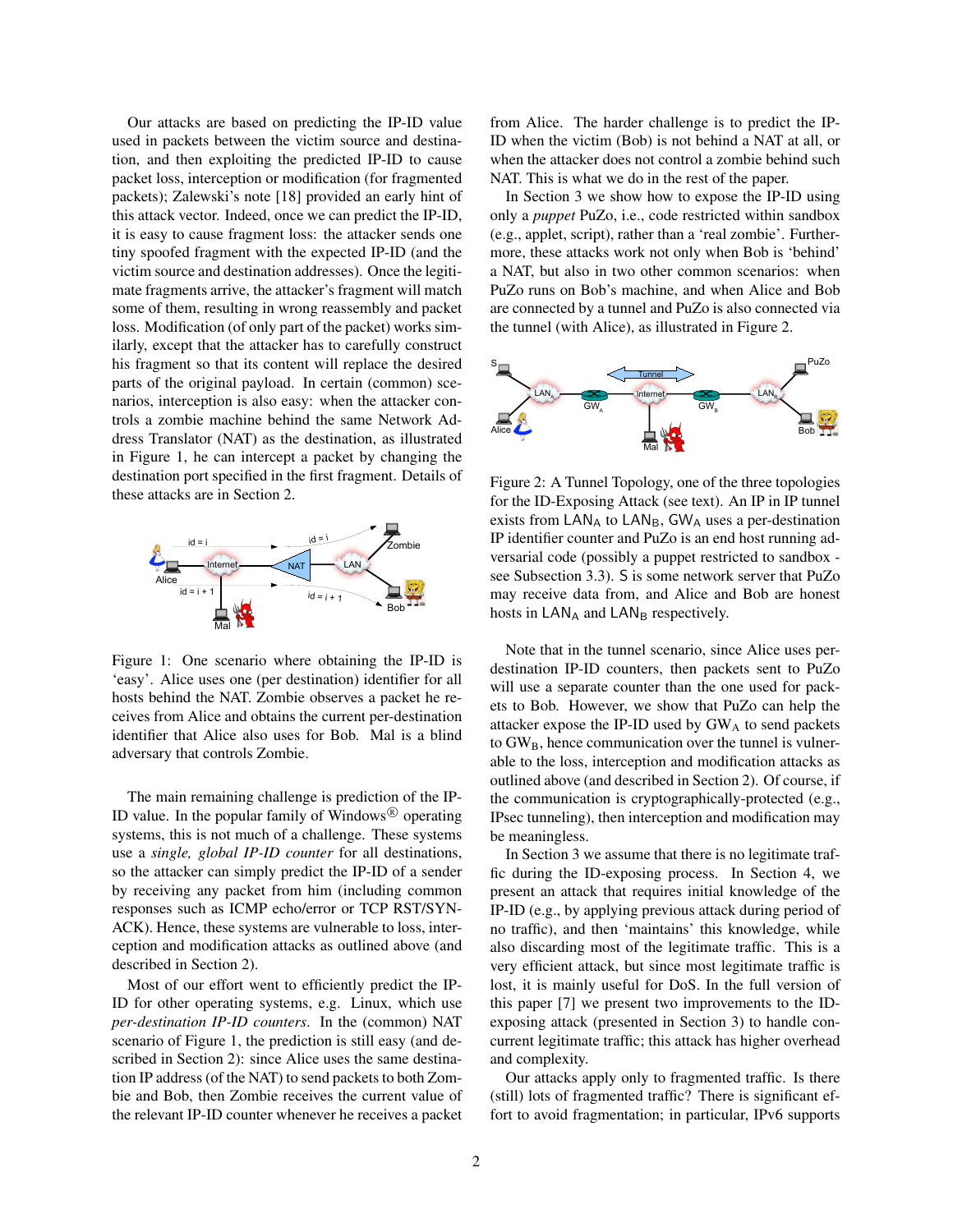only source fragmentation (and avoids fragmentation by routers as in IPv4). This follows the seminal work of Kent and Mogul [11] which mainly presented performance and reliability concerns. However, avoiding fragmentation is not trivial. Indeed, fragmentation is still a widely used, esp. for UDP and tunneled traffic; e.g., see [16]. In fact, source fragmentation is used even in IPv6 (and is vulnerable to our attacks).

CONTRIBUTIONS. We identify critical DoS and exposure vulnerabilities which result from specific flaws in the IPv4 and IPv6 specifications. Specifically, with high probability, we can intercept or block fragmented packets, provided the destination is connected via a NAT device or a tunnel, or when the source uses globallyincrementing IP-ID field (e.g., running any Windows OS). These vulnerabilities are very practical, and were validated on widely-deployed systems in realistic environments, e.g., with concurrent legitimate communication. Vendors were informed.

Our work exploits packet losses and delays as a *sidechannel*, allowing powerful attacks on confidentiality, integrity and availability. So far, side-channels were mostly used in cryptographic attacks; we show they can be used for critical network security attacks. We believe that there is a significant potential for other vulnerabilities using such side channels.

ORGANIZATION. Section 2 describes different approaches for choosing IP identifiers, considers practical scenarios where an IP identifier can be easily obtained by non eavesdropping adversaries and presents new related attacks. Most notably, we show a scenario of a NAT connected network that allows a spoofing-only adversary to intercept fragments of a packet. Section 3 presents a technique to obtain the IP identifier between two tunnel gateways and Section 4 presents a complementary denial of service attack as well as presents empirical impact measurements on popular IPsec tunnels. Lastly, Section 5 presents our conclusions.

### 2 Easy Blind Predictable IP-ID Attacks

The IP identifier field (IP-ID) is used to uniquely identify the set of fragments belonging to a specific packet. The IPv4 standard [15] does not specify how to choose the (16-bit) identifier; two methods appear most common<sup>1</sup>, *per-destination IP-ID counter*, where the identifier  $i(d)$ of destination  $d$  is initialized randomly and incremented whenever sending packet to d (e.g., in Linux), or a *global IP-ID counter*, incremented whenever sending packet to any destination (e.g., in Windows). The IPv6 standard [6] uses a (32-bit) identifier field and specifically recommends using a counter to update it, explicitly allowing either a per-destination or a global IP-ID counter.

An attacker can usually learn the value of a global IP-ID counter simply by receiving some packet from the sender. Receiving such packet is often possible, e.g., as a response to a packet sent by attacker (e.g., SYN to public web server), or by causing the client to open a connection to the attacker (e.g., by image embedded in some web page).

It is sometimes also easy to learn the value of a perdestination IP-ID counter; specifically, when the attacker can receive packets sent to the same IP as the destination, e.g., in scenarios as in Figure 1. Here, the recipient, Bob, and another host who is controlled by the attacker, Zombie, are behind a typical many-to-one Network Address Translator (NAT) device [17] and therefore, have the same Internet IP address. If Alice uses per-destination IP-ID counters, then she uses the same counter for packets sent to Zombie and to Bob. Although the NAT device makes some modifications to the IP header, it normally does not change the IP-ID field. Thus, any destination behind the NAT would receive the IP-ID field exactly as sent by Alice. This allows Zombie to obtain the current value of the identifier and report to the attacker, Mal.

In this section we show how to exploit such 'known IP-ID' scenarios for fragment interception and DoS attacks. The next section deals with the more challenging case of per-destination incrementing IP-ID counter, and avoids the zombie requirement.

We next discuss how Mal can use the exposed identifier. One obvious and trivial use is to dramatically improve the (quite weak) results of the mis-association attack of [9], namely send fragments with the expected identifier and some ('random') data, resulting in failure in the defragmentation process. In the next subsection, we show that the exposed identifier also allows the attacker to intercept (expose) information sent to others.

## 2.1 Fragment Injection and Interception with Known-Identifier

Consider the network topology illustrated in Figure 1, and assume that Mal obtains the identifier of the next (fragmented) packet that Alice would send Bob, and the IP addresses of the NAT and of Alice. The knowledge of the identifier allows Mal to inject his own data into the reassembled packet. Specifically, Mal sends a forged fragment that overwrites the transport header of a fragmented packet (in reassembly). In case of a NAT destination, the packet is forwarded to a host according to the destination port of the transport layer header. Thus, modifying the port would result in a different destination (behind the NAT). Specifically, by changing the destina-

<sup>&</sup>lt;sup>1</sup>The trivial, intuitively-appealing use of a randomly-chosen identifier, is not recommended, at least for IPv4; by the birthday paradox, in roughly  $\lceil 1.2 \cdot 2^8 \rceil = 307$  packets there will be a repetition, which would cripple performance.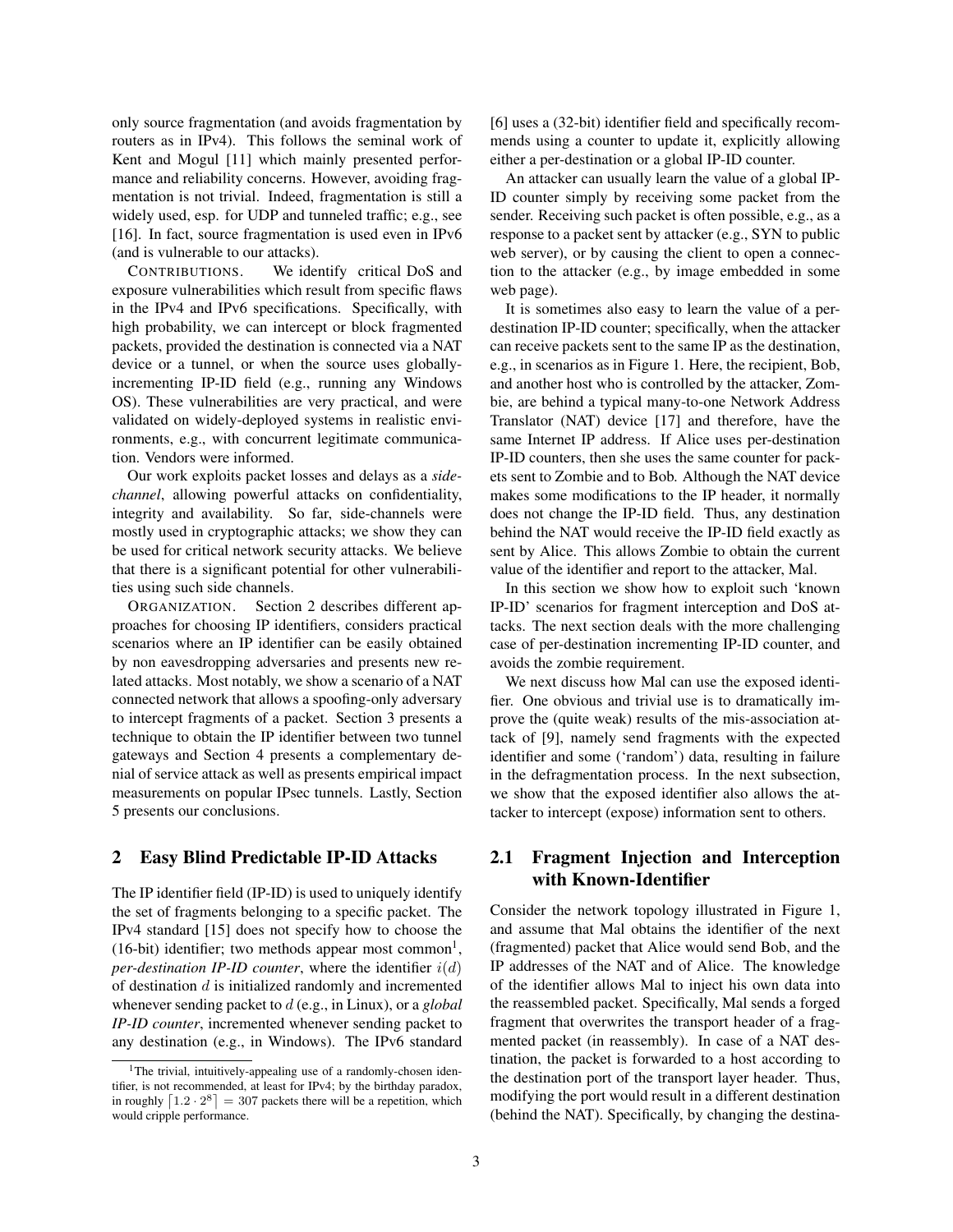tion port to one the NAT assigns Zombie, Mal is able to obtain Alice's fragments. We now explain how this is done.

Replacing Alice's first fragment entirely, thereby rewriting the transport layer header and changing the destination of following fragments, is relatively easy: say that the size of the IP data in Alice's packet fragments is l bytes except the last fragment which may be shorter.

In the initial step of the attack Mal sends to the NAT a forged fragment that matches Alice's packet four reassembly parameters (source address, destination address, transport protocol, IP-ID); we assume he does this step before Alice sends the corresponding packet. The fragment specifies offset  $=$   $l + 1$  and MF  $=$  0, i.e., it appears as the second and last fragment of a packet; lower offsets are also suitable as long as the forged fragment does not entirely overlap the first fragment of Alice's packet.

Next, Mal waits for Alice's packet fragments to arrive; we present the usual case where they arrive in order (when they arrive in reverse order, the attack is even simpler!). When Alice's first fragment arrives at the cache, then it is immediately reassembled with the existing forged fragment that Mal had sent and they both are removed from the cache. As a result, the rest of the fragments of the packet will be cached. When Mal assumes that all of Alice's fragments arrived at the NAT, he sends a forged 'first' fragment (i.e., offset  $= 0$ , MF  $= 1$ ) that specifies a new transport layer header, and in it, a new destination port. This fragment is then reassembled with all other fragments of the packet; thereby, changing the destination of the reassembled packet to another host behind the NAT, e.g., to Zombie.

The first fragment (which Mal will not obtain) often includes critical information, e.g., cookies, user name or other credentials. In the full version [7] we present a simple variant of the attack, that allows to capture the first fragment as well.

#### 2.1.1 Empirical Validation

We implemented the fragment interception attack, and tested it on two scenarios using the popular IP tables NAT; the scenarios differed in the number of forged fragments cached at the NAT at the same time (in Linux, depending whether *ipfrag max dist* enforces such limitation, see [12]). The network topology for the experiment was as in Figure 1, the LAN consisted of one switch and Mal was connected directly to the 'Internet' interface of the NAT. Our results, illustrated in Figure 3, show that Mal is able to intercept a significant amount of traffic, even with relatively low bandwidth. Furthermore, some traffic not intercepted was denied; only less than 5% of Alice's packets actually reached Bob's application layer in most measurements.



Figure 3: Percent of packets sent to Bob whose first fragment reached Zombie as a function of Mal's bandwidth. All bandwidths except Mal's are 100Mbit/sec, Alice sends to Bob one packet every 5 milliseconds. More than 95% of the traffic did not reach Bob (not shown).

### 3 IP-ID Exposing Attack

In this section we present an attack that exposes the IP-ID, when the simple techniques mentioned in the previous section fail, i.e., where the sender uses perdestination incrementing identifiers, e.g., using Linux, and where the attacker cannot receive the identifier directly (no Zombie behind NAT). We design a more elaborate attack, that exposes the identifier, for common network scenarios, even in this case.

Our attack requires that the attacker, Mal, would receive some feedback on lost packets which allows him to efficiently learn the identifier. To provide this feedback, the attack requires an adversarial agent PuZo; in contrast to the previous section which required a zombie, PuZo can be merely a *puppet* [4], i.e., malicious code running in sandbox (e.g., script, applet). Furthermore, while the attack works in the NAT scenario as in Figure 1, like the attack in the previous section, the new attack also works in two additional common scenarios: when the puppet runs on Bob's machine, and when Alice and Bob are connected via a tunnel as in Figure 2.

For simplicity, we now describe only the tunneling scenario, and furthermore assume that PuZo is a zombie (not a puppet), and that there is no legitimate traffic during the attack, and no (benign) packet losses. In Subsection 3.3 below, we show how to modify the attack such that PuZo may be just puppet; and in Section 4 we show a simple, effective method to continually expose the ID and drop most packets (once we have the initial IP-ID using attack in this section). In the full version [7] we present further extensions to allow traffic also during ID-exposing, and to deal with benign packet loss.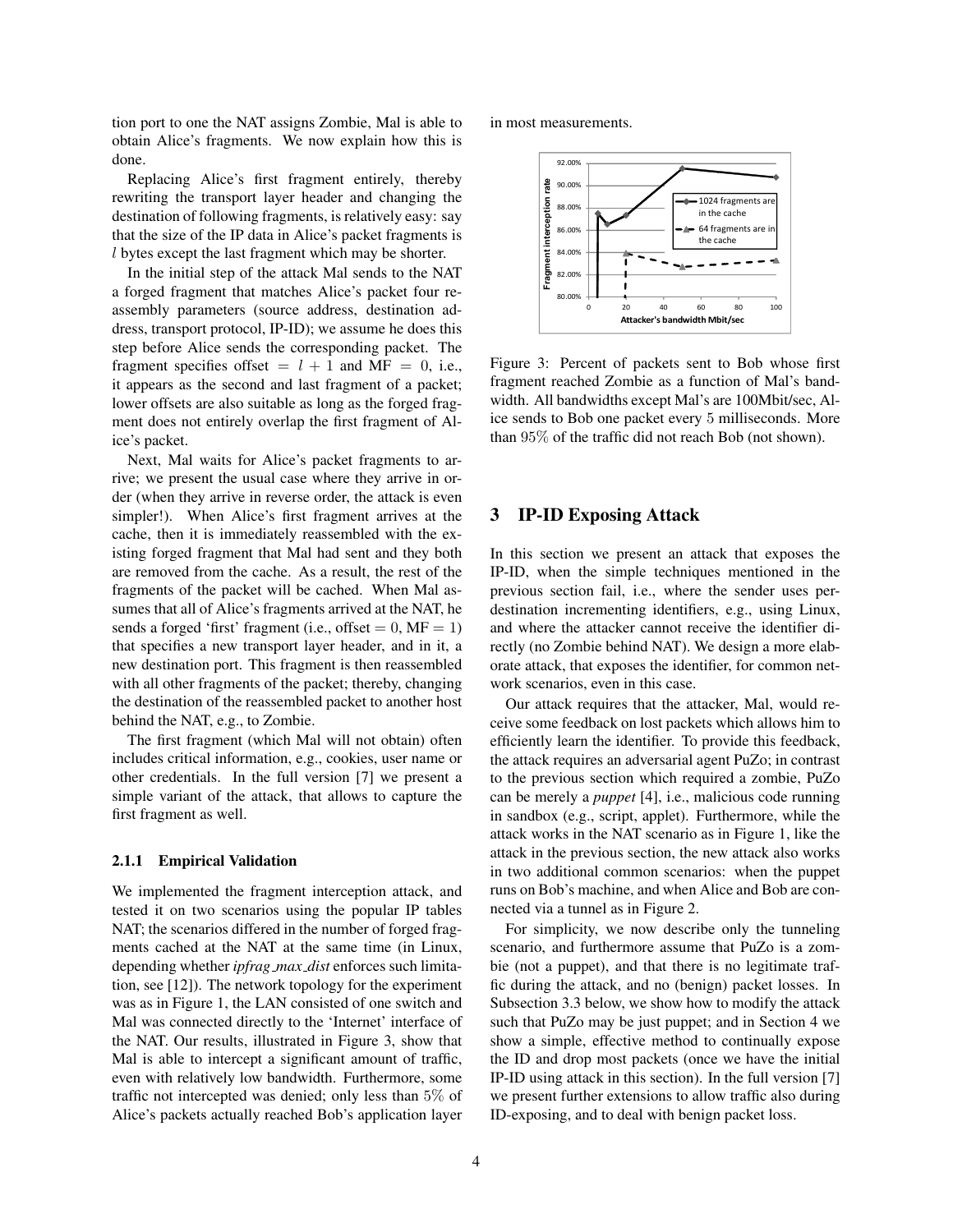We note that the attack presented in Section 2 for networks behind a NAT (see Figure 1) will not succeed in the tunnel scenario: PuZo in Figure 2 may be able to obtain a packet from Alice, but, even if he is a zombie, he will not be able to observe the identifier of encapsulated (i.e., Internet) traffic between the two gateways since such traffic carries a different IP header.

We present two versions of the ID-Exposing attack. In Subsection 3.1, we show a naive and rather inefficient attack that requires a total of  $O(n)$  packets, where n is the number of possible identifiers ( $n = 2^{16}$  for IPv4). In Subsection 3.2, we refine the ID-exposing attack using a meet in the middle technique, sending only  $O(\sqrt{n})$ packets; this also makes ID-exposing feasible for IPv6, where the identifier field is 32 bits long.

The ID-exposing attack is based on the following observation: if Mal sends to  $GW_B$  (see Figure 2) a forged fragment with source IP of  $GW_A$  and IP-ID i, then PuZo will not receive legitimate (fragmented) packets sent via the tunnel (i.e., from  $GW_A$  to  $GW_B$ ), if they use the same IP-ID  $i$ . This happens since Mal's fragment will be misassociated with the legitimate fragments and produce a corrupted packet, which will be discarded at the gateway  $(GW_B)$  upon decapsulation.

We assume that PuZo is able to send requests and receive responses from a server, S, at the other side of the tunnel. We assume that S's response packets are long, and fragmented after encapsulation, i.e., between  $GW_A$ and  $GW_B$ . Furthermore, we assume that PuZo is able to identify the order by which the packets that he receives were sent (by S), and a packet loss (when it occurs). There are a number of methods for PuZo to conduct the these tasks: sequential IP identifiers, TCP sequence numbers and possibly application layer data. For simplicity, in following discussions we assume that PuZo uses perdestination sequential IP identifiers for this purpose; in Subsection 3.3 we present a more elaborate technique for the case that PuZo is merely a puppet (and therefore, can only use application layer data).

### 3.1 Naive, inefficient ID-Exposing Attack

Let *n* be the number of possible identifiers (i.e.,  $2^{16}$  for IPv4,  $2^{32}$  for IPv6). The basic technique we present obtains the identifier by the following attack, illustrated in Figure 4, where the adversary, Mal, caches-in one forged fragment at  $GW_B$  that PuZo 'looks for' by receiving  $O(n)$  packets from the other end of the network (e.g., from S), until he identifies that one of them was lost (misassociated with Mal's forged fragment).

The attack begins by an initialization phase (step 1 in Figure 4) where Mal clears existing fragments from the victim gateway  $(GW_B)$  fragment cache. During the initiation phase, Mal sends large spoofed fragments, that specify a source different than  $GW_A$ . These suppress the current fragments in the table. Under default Linux configuration (kernel version 2.6.39) the initiation phase requires Mal to send 256KB of data. This technique is similar to the fragment cache overflow attack presented in [10]. We denote this step by Clean-Frag-Cache and will also use it later in Subsection 3.2.

When the initiation phase completes, Mal sends one small forged fragment of an encapsulated packet to PuZo's gateway,  $GW_B$  in Figure 2, where it is cached until reassembly (or timeout which is 30 seconds by default for Linux machines). The fragment specifies  $GW_A$  as source (i.e., is spoofed), offset =  $MTU, MF = 0, DF =$ 0 with an arbitrary IP-ID value,  $i$  (in step 2 of Figure 4,  $i = 2222$ .

Thereafter, Mal orders PuZo to send a request to a server, S, at other end of the tunnel, for some data, e.g., a large file (step 3 in Figure 4), persuading S to send at least n packets. S's packets, before encapsulation, have sequential IP identifiers (since they are all sent to the same entity, Zombie), 1111, 1112, 1113, . . . in Figure 2. The server's packets reach its gateway,  $GW_A$ , where they are encapsulated. Upon encapsulation, the gateway attaches a new IP header that specifies  $GW_A$  and  $GW_B$  as source and destination (i.e., gateway to gateway tunnel), and includes a new IP identifier. Since all the encapsulated packets are sent from  $GW_A$  to  $GW_B$  (i.e., same source and destination), they too have sequential identifiers,  $2221, 2222, 2223, \ldots$  We assume that the encapsulated packets sent to PuZo exceed the tunnel MTU and are fragmented after encapsulation (see Figure 4).

Under the assumption that no other traffic takes place, and no loss on network channels, exactly one packet of the first  $n$  packets that were sent to PuZo will be lost, since it will be mis-associated with Mal's (forged) fragment. PuZo receives all other packets, which specify sequential IP identifiers (that differ from the identifiers of encapsulated packets). Thus, PuZo is able to detect  $x$ , the IP identifier of the packet that was lost.

Let  $\tilde{x}$  be the IP identifier of the last packet that PuZo had received. PuZo computes  $\tilde{i} = \tilde{x} - x \pmod{n}$ , the total number of packets that where sent from the server to PuZo after the lost packet. PuZo then sends  $\hat{i}$  back to Mal (step 4 in Figure 4) who concludes that the next identifier is  $i + \tilde{i} + 1 \pmod{n}$ .

## 3.2 Meet in the Middle, ID-Exposing Attack

We now revise the attack presented in the previous Subsection to generate only  $O(\sqrt{n})$  packets. The revised version of the ID-exposing attack is composed of two phases: first, a meet in the middle attack that narrows phases. Inst, a linear in the initiate attack that harrows<br>down the number of possible IP identifiers to  $\sqrt{n}$ . Sec-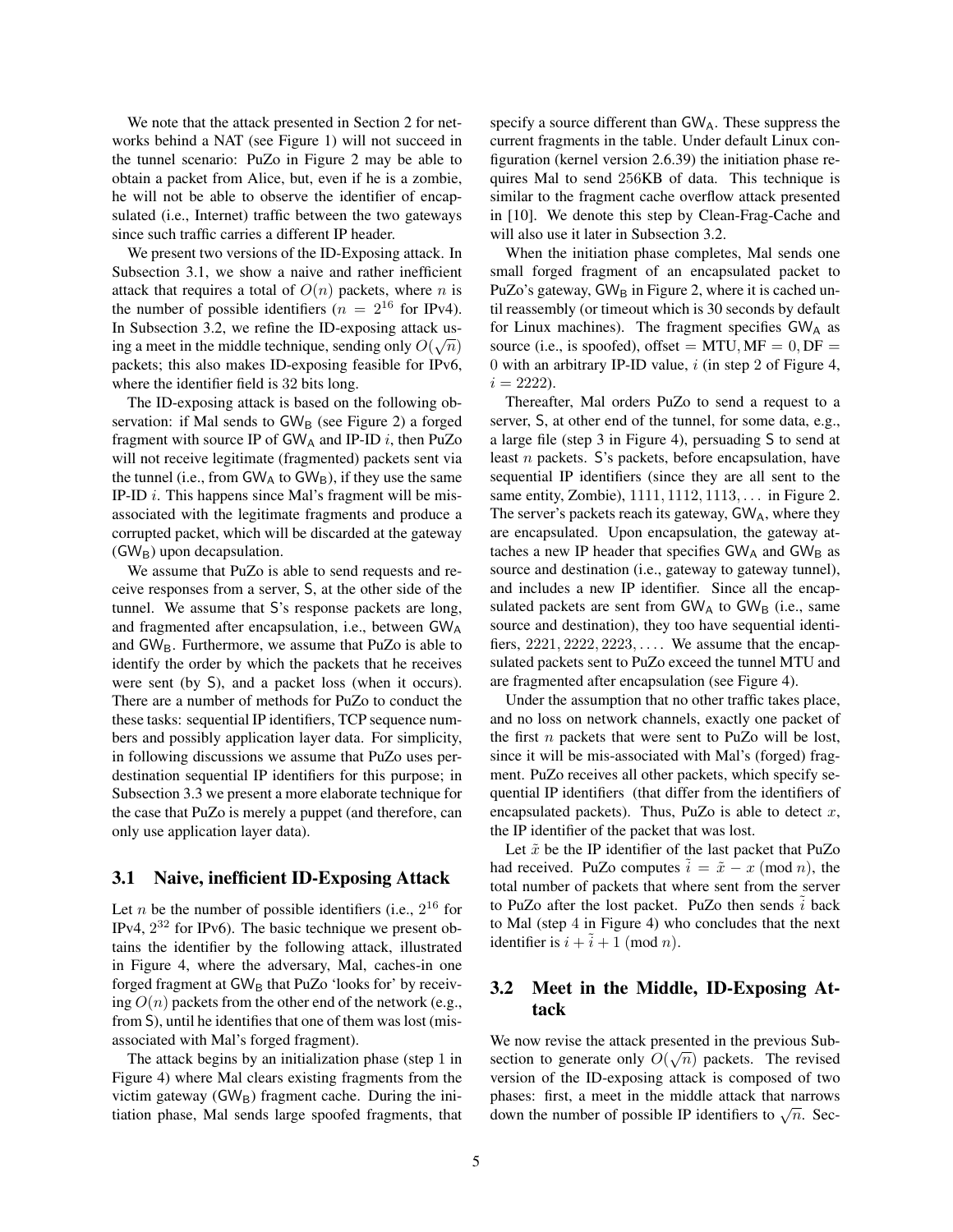

Figure 4: ID-exposing attack in  $O(n)$  packets. Notice that since  $S$  sends  $n$  packets to PuZo, the identifier (counter) wraps around. Assume no traffic is sent between other entities and no network loss/corruption while the attack takes place (see our technical report [7] for extensions to handle these issues). MTU marks the maximal packet length that Mal can send to  $GW_B$  in a single packet. ESP is an example of a tunneling protocol (i.e., IPsec).

ond, an exhaustive search over the remaining possible identifiers to discover the correct one.

In the meet in the middle phase, illustrated in Figure In the meet in the middle phase, must alled in Figure 5, Mal sends  $\sqrt{n}$  fragments. Each fragment specifies an  $\sigma$ , what sends  $\sqrt{n}$  tragments. Each tragment spectries and identifier that is  $\sqrt{n}$  apart from the previous one <sup>2</sup>. For simplicity, we start at identifier 0, i.e., send identifiers simplicity, we start at identifier 0, i.e., send identifiers  $0, \sqrt{n}, \ldots, (\sqrt{n}-1)\sqrt{n}$ . In this version of the attack,  $\sigma, \sqrt{n}, \ldots, (\sqrt{n}-1)\sqrt{n}$ . In this version of the attack,<br>the server S only sends PuZo  $\sqrt{n}$  packets. As in the previous version, one of these packets would specify an IP identifier that was also sent by Mal and therefore, will not reach PuZo. PuZo will then compute  $i$  and send it to Mal. Since Mal had sent  $\sqrt{n}$  forged fragments (i.e.,  $\sqrt{n}$  'traps'), at the end of the meet in the middle phase

he obtains a list of  $\sqrt{n}$  possible identifiers. Algorithm 1 (in Appendix A) summarizes Mal's logic above.



Figure 5: Meet in the Middle ID-Exposing Attack. Mal Figure 5. Meet in the Middle ID-Exposing Attack. Maintends  $\sqrt{n}$  forged fragments that are  $\sqrt{n}$  apart; thereby, Sends  $\sqrt{n}$  torged riagnments that are  $\sqrt{n}$  apart, thereby, laying  $\sqrt{n}$  'traps'. In this example, when the attack begins the current identifier value GW<sub>A</sub> uses for packets to gins the current identifier value GWA uses for packets to<br>GW<sub>B</sub> is  $3\sqrt{n} + k$  for some  $k < \sqrt{n}$ . During the meet in Given is  $3\sqrt{n} + \kappa$  for some  $\kappa < \sqrt{n}$ . During the ineed in the middle phase the identifier is incremented  $\sqrt{n}$  times, once for every packet sent to PuZo. When  $GW_A$  encapsulates a packet for PuZo with an identifier  $4\sqrt{n}$ , a multiple rates a packet for Fuzo with an identifier  $4\sqrt{n}$ , a multiply of  $\sqrt{n}$ , it will be lost and PuZo will detect this event.

Next begins the exhaustive search phase, where Mal searches for the correct identifier in a divide and conquer methodology. Namely, at round r, Mal sends  $\frac{\sqrt{n}}{2r}$  $\frac{\sqrt{n}}{2^r}$  forged fragments that match  $\frac{\sqrt{n}}{2r}$  $\frac{\sqrt{n}}{2^r}$  possible identifiers. These fragments are saved at the recipient's fragments cache (GW<sub>B</sub> in Figure 2). Thereafter, PuZo sends a request to S who sends (at least) one packet in response, which is fragmented after encapsulation. If the packet does not reach PuZo, then the current identifier is one of those sent by Mal at this round of the search. Otherwise, it is one of the other identifiers. Mal continues this process, that eliminates half the possible identifiers in each round, until he obtains the current identifier. Algorithm 2 summarizes the exhaustive search phase.

Before the meet in the middle phase and any round of the exhaustive search phase, Mal cleans the victim gateway's  $(GW_B)$  cache, as described in the initiation phase of the previous version of the attack (see Section 3.1).

#### 3.2.1 Empirical Validation

We tested the meet in the middle ID-exposing technique on two widely used Linux IPsec gateways that use fragmentation to cope with oversized encapsulated packets. See discussion of the implementations and setup in Section 4.2. We conducted 100 iterations of the ID-exposing attack for IPv4, and obtained the current identifier in each iteration within less than 20 seconds.

### 3.3 IP-ID Exposing using Puppet

We now briefly outline how the attack can be modified, s.t. PuZo may be a puppet, i.e., code running within sandbox [4]. The challenge is that a puppet PuZo needs to identify the offset of a lost packet, but can only use

<sup>&</sup>lt;sup>2</sup>In recent IPv4 Linux stacks, Mal may only be able to cache in up to *ip frag max dist* different forged fragments at a time (see [12]), under default settings this value is 64. In this case the difference between two sequential identifiers that Mal sends is  $\frac{2^{16}}{64} = 1024$ , which is also the number of packets S sends to PuZo. No such limitation exists for IPv6.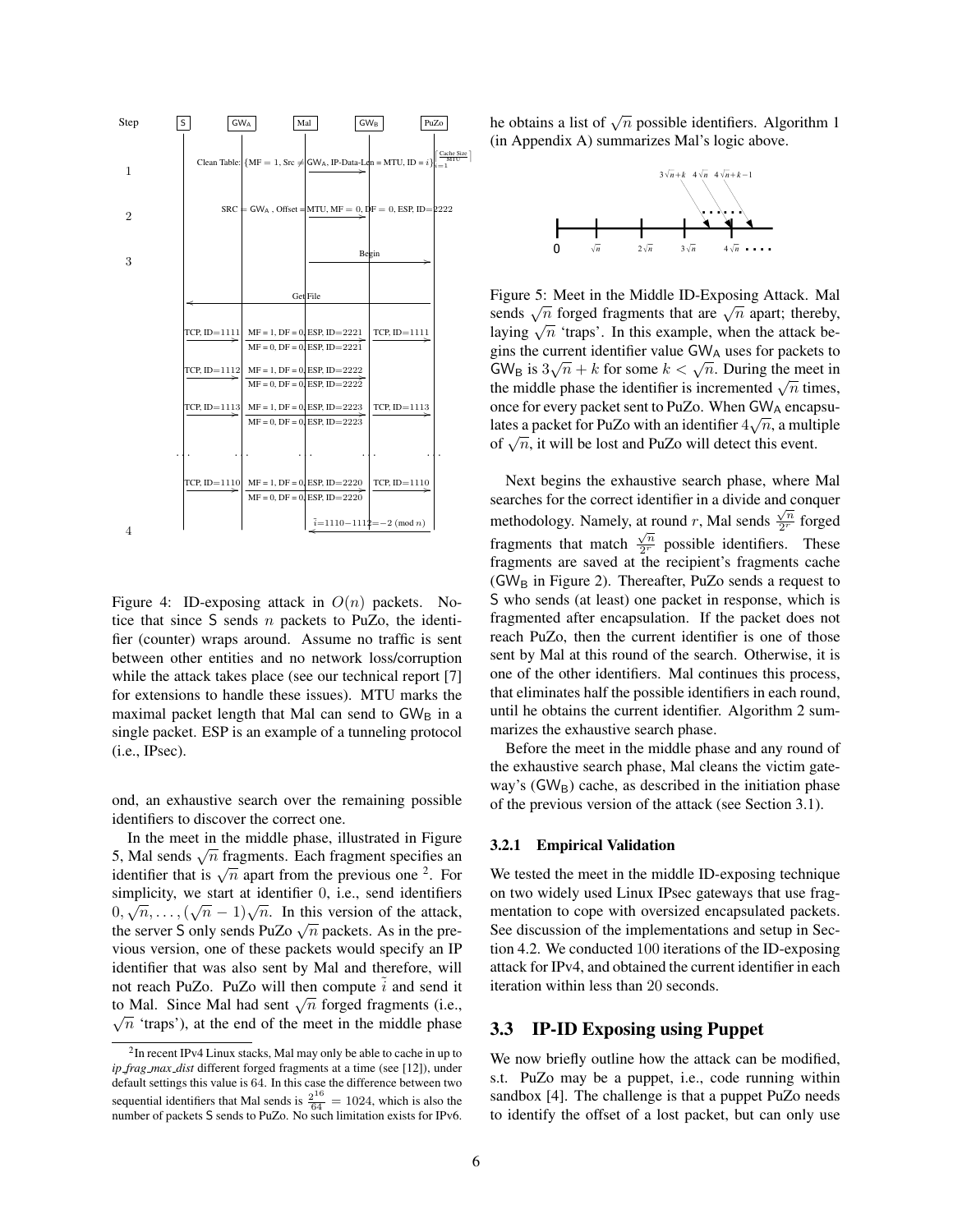TCP socket services, and in particular PuZo cannot read data from TCP and IP headers.

The solution is quite simple: first, Mal sends his forged fragment or fragments to  $GW_A$ , S's gateway (cf. to PuZo's gateway). Second, PuZo opens multiple *separate* connections to S, and on each of these connections he sends a long request, such that the request itself will be fragmented after encapsulation. A request that has the same IP-ID as of Mal's fragments will be discarded and therefore, PuZo will not receive a response in that connection. Say that the requests that PuZo sends are numbered  $1, \ldots, x$ , and  $\tilde{x}$  is the index of the lost request, PuZo's feedback to Mal is  $\tilde{i} = x - \tilde{x}$ , and the attack continues as before.

## 4 Continual Deny and Expose Attack

Section 3 introduced a method to obtain the current identifier attached to encapsulated traffic by a (Linux) tunnel gateway,  $GW_A$  (see Figure 2). Trivially, given the identifier, it is possible to execute a fragment mis-association attack (see [9]) to deny fragmented traffic from  $GW_A$ to GW<sub>B</sub>, the two tunnel gateways. Most notably, this includes fragmented encapsulated traffic from  $\mathsf{LAN}_A$  to  $LAN_B$ . However, it is difficult for Mal to maintain long term synchronization with the current value of the identifier since it is incremented for every packet sent from  $GW_A$  to  $GW_B$ .

In this section we present an attack that causes  $GW_B$ to discard fragmented traffic sent from  $GW_A$  given an initial value for the corresponding IP identifier; we assume that  $GW_A$  uses a per destination counter, e.g., a Linux machine. We also assume the topology in Figure 2, and the existence of a zombie/puppet PuZo behind  $GW<sub>B</sub>$ ; for simplicity, our description will assume zombie. We present empirical measurements of our attack on two extensively deployed (commercial and open source) Linux based IPsec implementations that fragment encapsulated traffic.

## 4.1 Attack Process

Mal begins the continual deny and expose attack after the ID-exposing process (see Section 3) where he obtained  $i$ , the IP identifier of the next packet sent by  $GW_A$  to PuZo's gateway,  $GW_B$ . We use the identifier's counter property to maintain a small interval of possible IP-ID values at any given time.

During the attack, Mal always keeps two sequences of consecutive identifiers cached at  $GW_B$ , between these sequences a small gap of identifiers that Mal did not send, see Figure 6. Packets sent from Alice to Bob, two hosts in Figure 2, that arrive fragmented at  $GW<sub>B</sub>$  for decapsulation would reach Bob only if they specify an IP identifier not within one of Mal's sequences. The small gap between the two sequences allows PuZo to monitor the progress of the identifier value by testing whether he can receive (fragmented) packets via the tunnel. Furthermore, the devision into two sequences provides Mal early notifications to update his cached fragments. Namely, Mal has time to send a new sequence of fragments until the second sequence, already cached at  $GW_B$ , becomes obsolete. These two characteristics allow even attackers with relatively small bandwidths to cause high loss rates for fragmented traffic, as we validate by experiments described in the next subsection.



Figure 6: Abstract view of  $GW_B$ 's cache during the attack. Mal keeps two sequences of forged fragments cached in. A fragmented packet with IP-ID  $j$  may only arrive at its destination if: (1)  $j$  is within the gap; or (2)  $j < i \vee j \ge i + m + c$ . In the former case Mal sends the next sequence (which replaces the first one), in the latter case, synchronization with the current identifier is lost.

The attack includes an initialization phase, where Mal sends PuZo's gateway,  $GW_B$ , the first two sequences of forged fragments. Let  $m$  be the maximal number of fragmented packets from a single source address that may be cached simultaneously at  $GW_B$ . m is usually either 64, in case a specific limitation exists (via *ipfrag max dist*, see [12]) or several thousand fragments otherwise.

Each of the two sequences that Mal sends is composed of  $\frac{m}{2}$  (spoofed) fragments with consecutive identifiers. The fragments in the first and second sequences specify the identifiers within the intervals  $[i, i + \frac{m}{2} - 1]$ ,  $[i + \frac{m}{2} + c, i + m + c - 1]$  respectively, where c is some small positive integer. Namely, between the two sequences there is a small gap of  $c$  identifiers that were not sent by Mal, see Figure 6. Thereafter, Mal updates:  $i \leftarrow i + m + 2c$ , and orders PuZo to begin his role in the attack. This completes the initiation phase and begins the attack itself.

When PuZo receives Mal's message, he begins sending requests to a server, S, at the other end of the tunnel (see Figure 2), who sends in response a single or few long packets which will be fragmented after encapsulation. This process is similar to the one described in the ID-exposing attack in Section 3. PuZo sends such requests periodically every  $\tau$  seconds (see Algorithm 3). The length of the gap, c, must be sufficiently large to allow PuZo to receive a packet given the request interval  $\tau$ . However,  $c$  should be small such that only few legitimate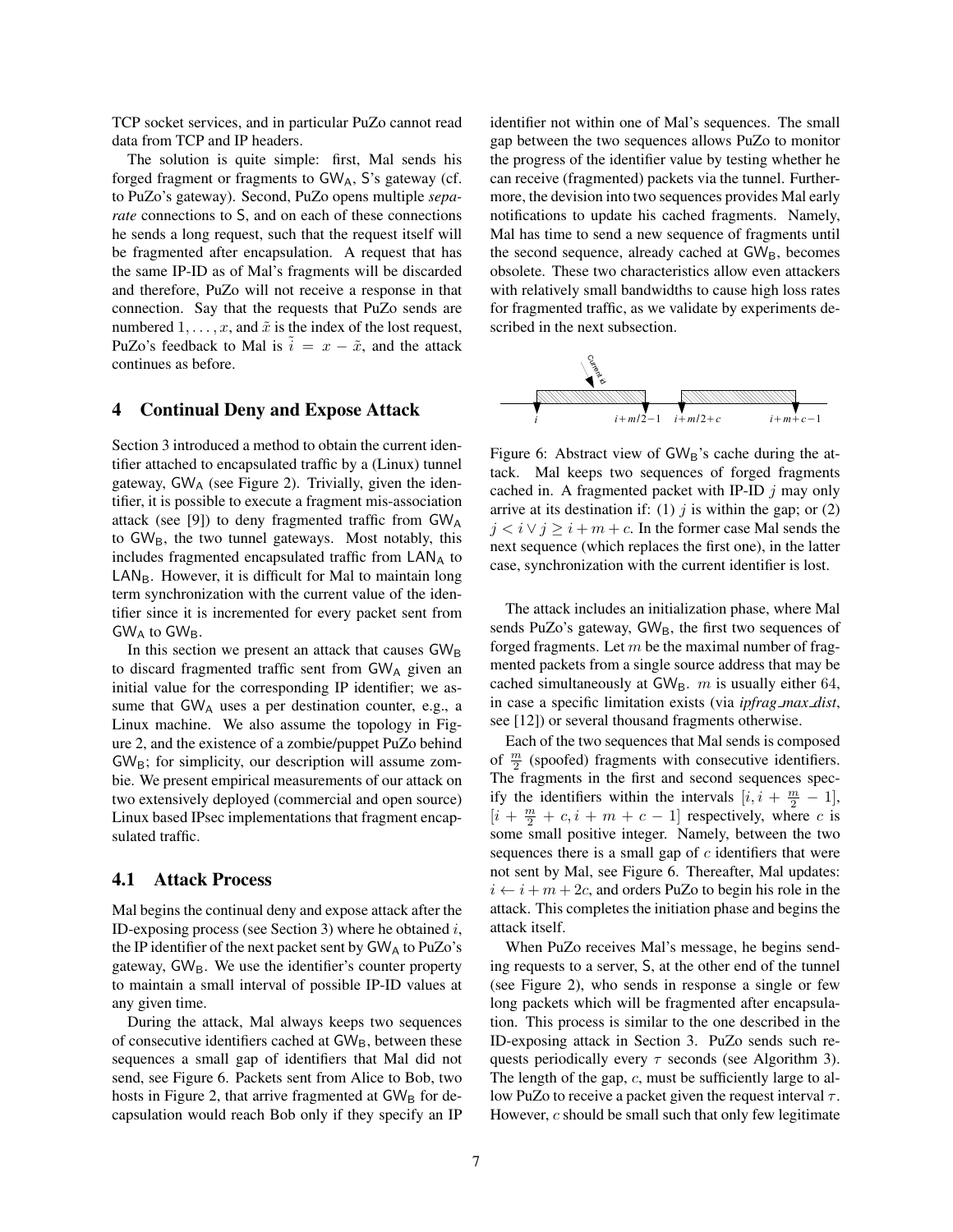packets will pass through during the 'in-gap' period.

When one of S's packets reaches PuZo, he concludes that the current identifier is within the gap between the two sequences, and notifies Mal, who then sends the next sequence of identifiers (see Algorithm 3); i.e., identifiers in the interval  $[i, i + \frac{m}{2} - 1]$ , and updates the current index:  $i \leftarrow i + \frac{m}{2} + c$ . The new sequence of fragments that Mal sends supersedes the first of the two sequences that he had previously sent and are currently cached at  $GW<sub>B</sub>$  since the LRU cache management paradigm (see [5]).

When the identifier is within the gap, legitimate traffic is not disrupted. Thus, PuZo makes frequent requests and generates response traffic from S to himself (without waiting between requests). Each response packet advances the identifier counter until eventually it is after the gap. At this time the identifier within the tunnel equals to that of a forged fragment within the second sequence cached by Mal in  $GW_B$ . PuZo identifies this event when a response packet is lost, i.e., assumes that mis-association had occurred and goes back to sending a request every  $\tau$  seconds <sup>3</sup>. Algorithms 3, 4 summarize Mal and PuZo's logic above.

### 4.2 Empirical Evaluation

We tested the continual deny and expose attack on two of the most popular, well-known IPsec implementations: an open-source implementation and a commercial implementation <sup>4</sup>. Both implementations cope with oversize encapsulated packets by IP fragmentation, and are vulnerable to our attacks.

We performed the continual deny and expose attack on both implementations and measured its impact on TCP and UDP traffic as a function of Mal's bandwidth. Figure 7 illustrates the loss rate of packets sent from Alice to Bob (see network topology in Figure 2). For most attacker bandwidths, TCP data communication was completely blocked; thus, Figure 7 omits these results. The figure shows that with reasonable bandwidths, Mal is able to cause significant packet loss. Not surprisingly, the lesser the number of forged fragments that Mal can cache in, the more (legitimate) packets that reach Bob and the greater the bandwidth Mal needs in order to perform the attack (compare consecutive and dashed lines). The dashed lines in Figure 7 also indicate that for particularly low bandwidths Mal cannot keep the attack 'alive', and quickly looses synchronization with the current IP identifier value within the tunnel.



Figure 7: The loss rate of packets sent from Alice to Bob as a function of Mal's bandwidth. All bandwidths except Mal's are 100Mbit/sec. Each measurement is the average of 5 iterations of a 5 minute attack. Consecutive lines mark a scenario where Mal is able to cache in (at  $GW_{\rm B}$ ) 256 forged fragments at once, while the dashed lines mark a scenario where Mal is only able to cache in 64 such fragments (the default Linux limitation). The length of the gap between two consecutive sequences that Mal sends (i.e., c), is 4. PuZo receives a packet from S every 10 milliseconds, and Alice sends Bob a packet every 5 milliseconds.

## 5 Conclusions

We presented critical attacks against both IPv4 and IPv6. The attacks can be deployed by a blind (spoofing) attacker, and result in packet interception, modification and loss. Our main conclusion is the need to improve the specifications and validation of common networking protocols such as IP, following (and motivating) [8]. As a more immediate conclusion, we believe implementations of IPv4, IPv6, IPsec and other tunnels, should be carefully tested against the vulnerabilities described within and in particular modify their 'IP-ID choosing' paradigm. Furthermore, it is advisable that erratas be issued for the relevant specifications, esp. considering that recently, with the adoption of mobile TCP/IP devices, there may be many new implementations. Finally, since many implementations may be impractical to fix in timely fashion, appropriate defenses should be added to firewalls and IDS/IPS devices.

### Acknowledgments

This work is based on preliminary research by Roman Yakirevich, who identified (other) problems in handling of fragmentation in TCP and IPsec implementations; many thanks to Roman for his assistance, also in helping to test our attacks. Amit Klein and Charlie Kaufman gave us invaluable comments and encouragement; many thanks! Thanks also to the anonymous referees for their comments and suggestions.

<sup>3</sup>PuZo also quits the 'frequent request' mode when he assumes that he had caused  $S$  to send  $c$  or more packets since sending the 'responded' request.

<sup>4</sup>Product names are hidden to allow vendors time to patch, these details are available from authors.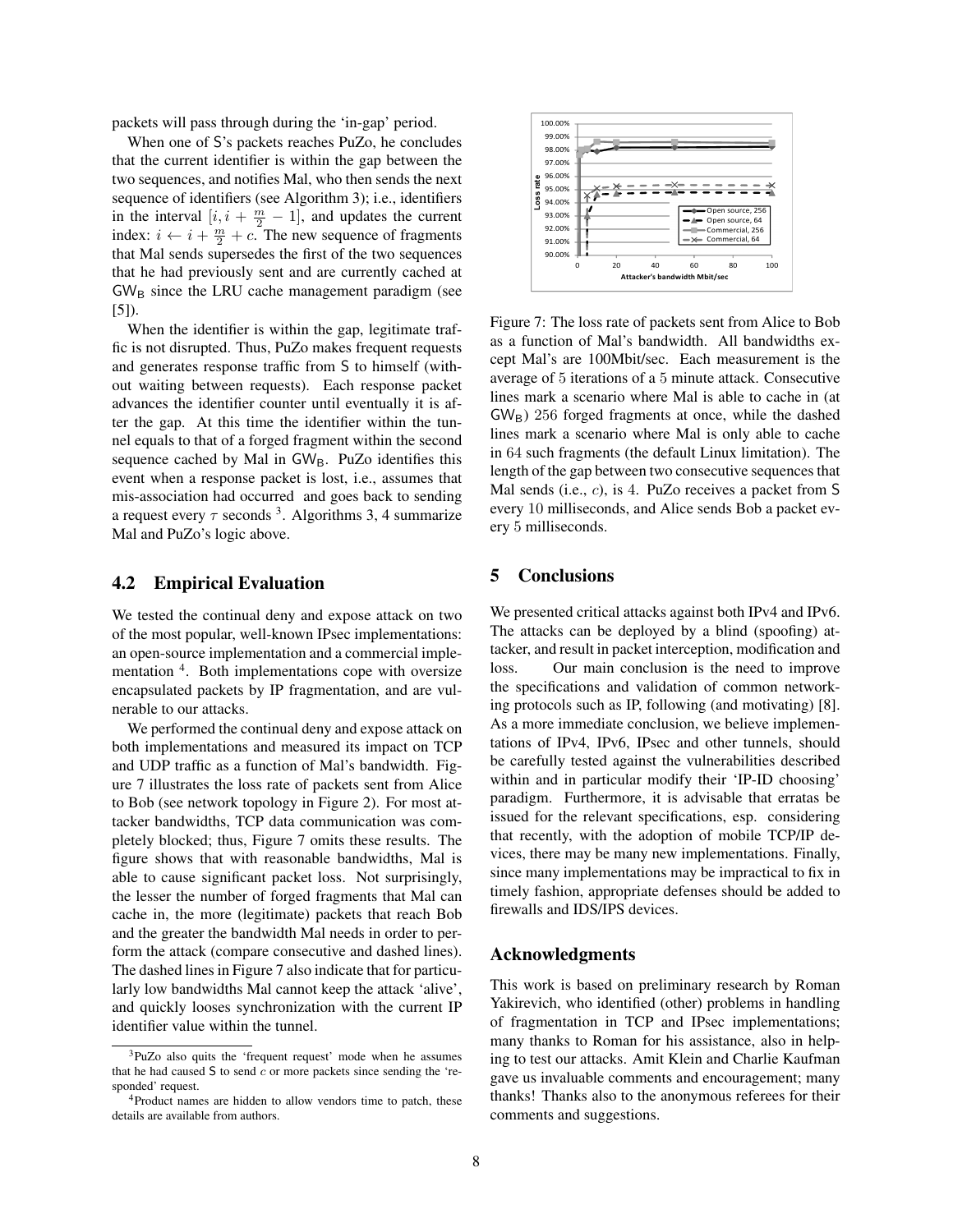## References

- [1] Teardrop DoS Attack, CERT advisory. http://www.cert.org/advisories/ CA-1997-28.html, 1997.
- [2] The Rose Attack Explained. http://digital.net/˜egandalf/Rose\_ Frag\_Attack\_Explained.htm, 1997.
- [3] Jason Anderson. An analysis of fragmentation attacks. Unpublished manuscript, available at http://www.ouah.org/fragma.html, March 2001.
- [4] Spyros Antonatos, Periklis Akritidis, Vinh the Lam, and Kostas G. Anagnostakis. Puppetnets: Misusing web browsers as a distributed attack infrastructure. *ACM Trans. Inf. Syst. Secur*, 12(2), 2008.
- [5] Christian Benvenuti. *Understanding Linux Network Internals*. O'Reilly & Associates, Inc., 2006.
- [6] S. Deering and R. Hinden. Internet Protocol, Version 6 (IPv6) Specification. RFC 2460 (Draft Standard), December 1998.
- [7] Yossi Gilad and Amir Herzberg. Fragmentation Considered Vulnerable - Technical Report. http://www.cs.biu.ac.il/˜herzbea/ security/TR/11\_1.pdf, 2011.
- [8] Fernando Gont. Security Assessment of the Internet Protocol version 4. Internet draft, April 2011.
- [9] J. Heffner, M. Mathis, and B. Chandler. IPv4 Reassembly Errors at High Data Rates. RFC 4963 (Informational), July 2007.
- [10] Charlie Kaufman, Radia Perlman, and Bill Sommerfeld. DoS protection for UDP-based protocols. In Vijay Atluri and Peng Liu, editors, *Proceedings of the 10th ACM Conference on Computer and Communication Security (CCS-03)*, pages 2–7, New York, October 27–30 2003. ACM Press.
- [11] Christopher A. Kent and Jeffrey C. Mogul. Fragmentation considered harmful. Research Report 87/3, Western Research Lab, December 1987. An abbreviated version was published in the proceedings of the ACM SIGCOMM, 390–401, 1987.
- [12] Kernel.org. Linux Kernel Documentation. http://www.kernel.org/doc/ Documentation/networking/ ip-sysctl.txt, 2011.
- [13] Ed M. Kenney. Ping o' death. http://www.insecure.org/sploits/ ping-o-death.html, 1996.
- [14] I. Miller. Protection Against a Variant of the Tiny Fragment Attack (RFC 1858). RFC 3128 (Informational), June 2001.
- [15] J. Postel. Internet Protocol. RFC 791 (Standard), September 1981.
- [16] Colleen Shannon, David Moore, and K. C. Claffy. Beyond folklore: observations on fragmented traffic. *IEEE/ACM Transactions on Networking*, 10(6):709–720, December 2002.
- [17] P. Srisuresh and K. Egevang. Traditional IP Network Address Translator (Traditional NAT). RFC 3022 (Informational), January 2001.
- [18] Michal Zalewski. A new TCP/IP blind data injection technique? BugTraq mailing list post, http: //lcamtuf.coredump.cx/ipfrag.txt, 2003.
- [19] G. Ziemba, D. Reed, and P. Traina. Security Considerations for IP Fragment Filtering. RFC 1858 (Informational), October 1995.